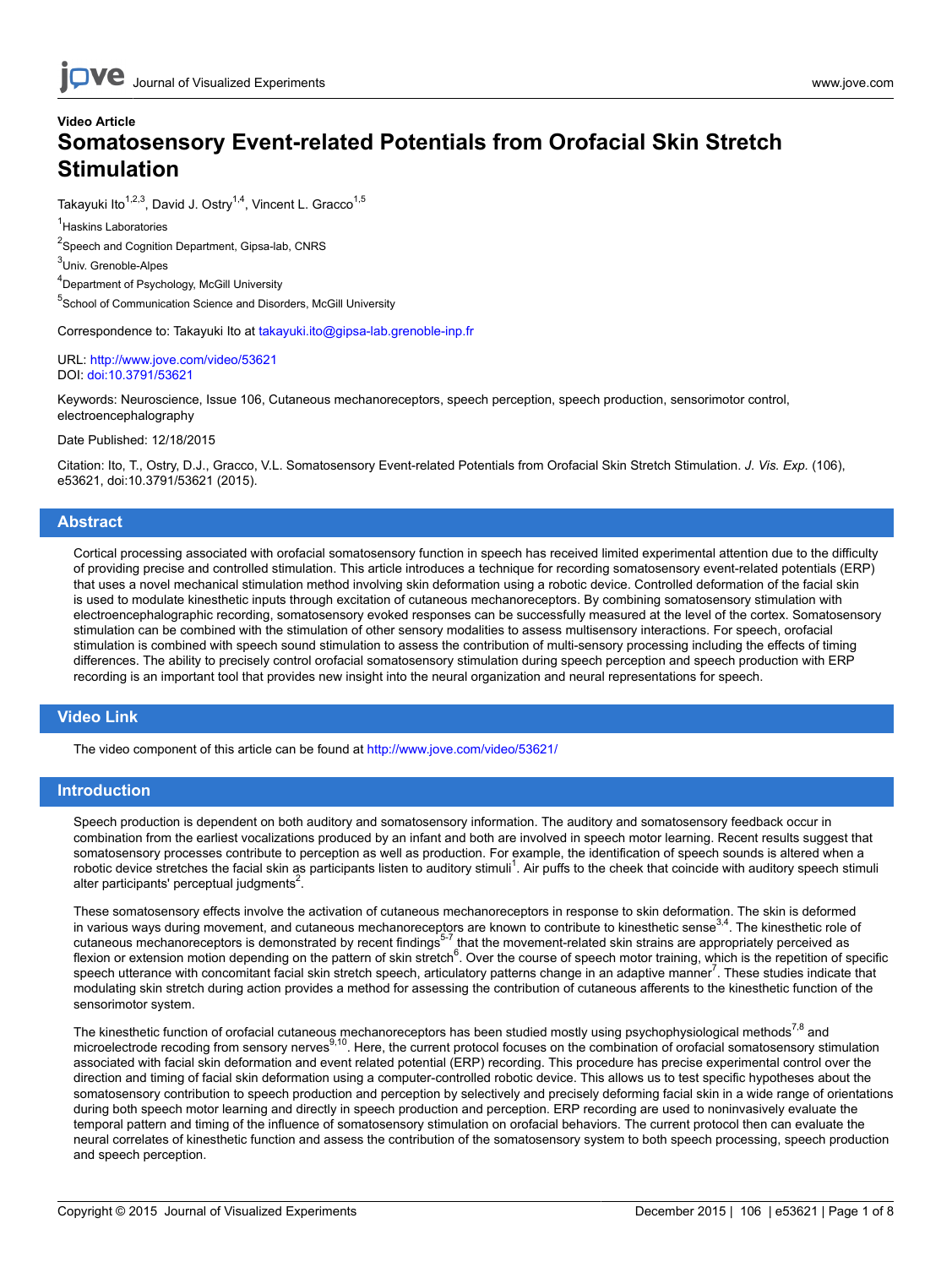To show the utility of the application of skin stretch stimulation to ERP recording, the following protocol focuses on the interaction of somatosensory and auditory input in speech perception. The results highlight a potential method to assess somatosensory-auditory interaction in speech.

### **Protocol**

The current experimental protocol follows the guidelines of ethical conduct according to the Yale University Human Investigation Committee.

# **1. Electroenchephalopgaphy (EEG) Preparation**

- 1. Measure head size to determine the appropriate EEG cap.
- 2. Identify the location of the vertex by finding the mid-point between nasion and inion with a measuring tape.
- 3. Place the EEG cap on the head using the pre-determined vertex as Cz. Examine Cz again after placing the cap by using a measuring tape as done in 1.2. Note that the EEG cap is equipped with electrode holders and the placement of the 64 electrodes (or holders) is based on a modified 10-20 system with pre-specified coordinates system based on  $Cz^{11}$ . Note: This representative application uses a 64 electrode configuration to assess scalp distribution changes and for source analysis. For simpler applications (event-related potential changes in amplitude and latency) using fewer electrodes are possible. There are two additional electrodes for ground in the EEG system used here. Those electrode holders are also included in the cap.
- 4. Apply electrode gel in the electrode holders using a disposable syringe.
- 5. Attach EEG electrodes (including ground electrodes) into the electrodes holders matching the labels of the electrodes and to the electrode holders on the electrode cap.
- 6. Clean the skin surface with alcohol pads.
- Note: For electrodes for detecting eye motion (electro-oculography), the skin locations are above and below the right eye (vertical eye motion), and lateral to the outer canthus of the both eyes (horizontal eye motion); for somatosensory stimulation the skin lateral to the oral angle is cleaned.
- 7. Fill the four electro-oculography electrodes with the electrode gel and secure the electrodes with double-sided tape to the sites noted in 1.6.
- 8. Secure all electrode cables using a Velcro strap. If required, tape the cables to participant's body or the other locations that do not introduce any additional electrical or mechanical noise.
- 9. Position the participant in front of the monitor and the robot for somatosensory stimulation. Secure all electrode cables again as in 1.8.
- 10. Connect the EEG and electro-oculography electrodes (including the ground electrodes) into the appropriate connecters (matching label and connecter shape) on the amplifier box of the EEG system.
- 11. Check to see that the EEG signals are artifact free and that the offset value is in an acceptable range (<50 µV or smaller). If noisy signals or large offsets that are usually indicative of high impedance are found, correct those electrode signals by adding additional EEG gel and/or repositioning hair that is directly under the electrode.
- 12. Insert the EEG-compatible earphones and confirm that the sound level is in a comfortable range based on subject report.

## **2. Somatosensory Stimulation**

Note: The current protocol applies facial skin stretch for the purpose of somatosensory stimulation. The experimental setup with the EEG system is represented in Figure 1. The details of the somatosensory stimulation device have been described in the previous studies<sup>1,7,12-14</sup>. Briefly, two small plastic tabs (2 cm wide and 3 cm height) are attached with double-sided tape to the facial skin. The tabs are connected to the robotic device using string. The robot generates systematic skin stretch loads according to experimental designs. The setup protocol for ERP recording is as follows:

- 1. Place the participant's head in the headrest in order to minimize head motion during stimulation. Remove carefully the electrode cables between the participant's head and headrest.
- 2. Ask the participant to hold the safety switch for the robot.
- 3. Attach plastic tabs to the target skin location using double-sided tape for somatosensory stimulation. For the representative results<sup>12,13</sup>, in which the target is the skin lateral to the oral angle, place the center of the tabs on the modiolus, a few mm lateral to the oral angle with the center of the tabs at approximately the same height of the oral angle.
- 4. Adjust the configuration of the string, string supports and the robot in order to avoid EEG electrodes and cables.
- 5. Apply a few facial skin stretches (one cycle sinusoid at 3 Hz with a maximum force of 4 N) to check for artifacts due to the stimulation (usually observed as relatively large amplitude and lower frequency compared with the electrophysiological response). If artifacts are observed in the EEG signals, go back to 2.4.

# **3. ERP Recording**

- 1. Explain the experimental task to the subject and provide practice trials (one block = 10 trials or less) to confirm if the subject understands the task clearly.
	- Note: The experimental task and stimulus presentation for ERP recording are preprogramed in software for stimulus presentation.
		- 1. In the representative test with combined somatosensory and auditory stimulation<sup>12</sup>, apply the somatosensory stimulation associated with skin deformation to the skin lateral to the oral angle. The pattern of stretch is a one cycle sinusoid (3 Hz) with a maximum force of 4 N. A single synthesized speech utterance that is midway in a 10-step sound continuum between "*head*" and "*had*" is used for auditory stimulation.
		- 2. Present both stimulations separately or in combination. In the combined stimulation, test three onset timings (90 msec lead and lag, and simultaneous in somatosensory and auditory onsets: see **Figure 3A**).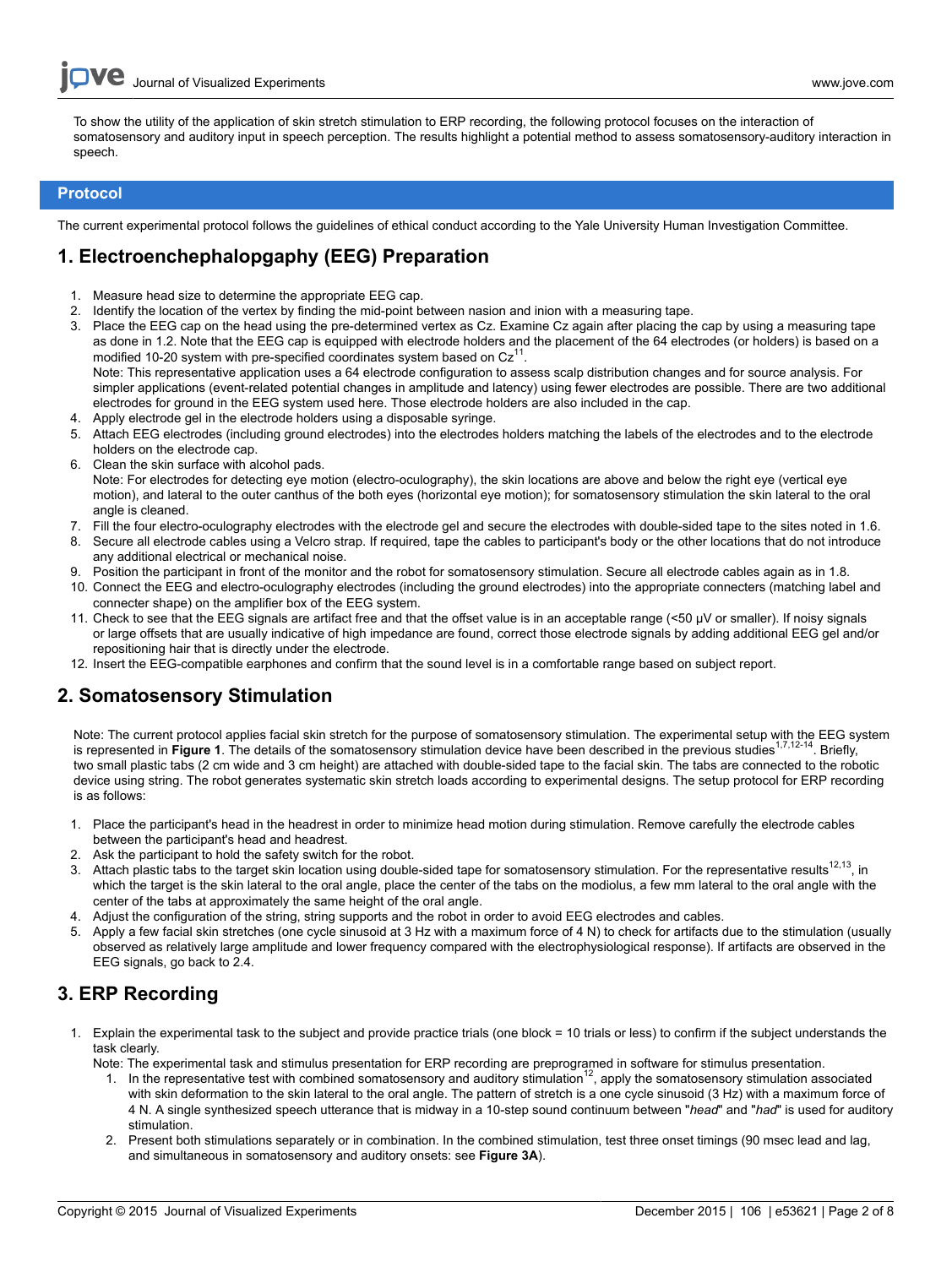- Journal of Visualized [Experiments](http://www.jove.com) [www.jove.com](http://www.jove.com)
	- 3. Randomize the presentation of five stimulations (somatosensory alone, auditory alone and three combined: lead, simult. and lag). Vary the inter-trial interval between 1,000 and 2,000 msec in order to avoid anticipation and habituation. The experimental task is to identify whether the presented speech sound, which is the sound that is acoustically intermediate between "*head*" and "*had*', was "*head*" by pressing a key on a keyboard. In the somatosensory alone condition, in which there is no auditory stimulation, the participants are instructed to answer not "*head*".
	- 4. Record participant judgments and the reaction time from the stimulus onset to the key press using the software for stimulus presentation. Ask the participant to gaze a fixation point on the display screen in order to reduce artifacts due to eye-movement.
	- 5. Remove the fixation point every 10 stimulations for a short break. (See also other example of task and stimulus presentation<sup>1</sup>
- 2. Start the software for ERP recording at 512 Hz sampling, which also records the onset time of stimulation in the timeline of ERP data. Note that the time stamps of the stimulation, which also includes the information about the type of the stimulation, are sent for every stimulus from the software for stimulus presentation. The two programs (for ERP recording and for the stimulus presentation) are running on two separate PCs that are connected through a parallel port.
- 3. Set the software for the somatosensory stimulation to the trigger-waiting mode and then start stimulus presentation by activating the software for stimulus presentation. Note that the software for the somatosensory stimulation is also running on a separate PC from the other two PCs. Record 100 ERPs per condition.

Note: A trigger signal for the somatosensory stimulation is received through an analog input device that is connected to a digital output device in the PC for sensory stimulation. Single somatosensory stimulation is produced per one trigger.

### **Representative Results**

This section presents representative event-related potentials in response to somatosensory stimulation resulting from facial skin deformation. The experimental setup is represented in **Figure 1**. Sinusoidal stimulation was applied to the facial skin lateral to the oral angle (See **Figure 3A** as reference). One hundred stretch trials were recorded for each participant with 12 participants tested in total. After removing the trials with blinks and eve movement artifacts offline on the basis of the horizontal and vertical electro-oculography signals (over ±150 µV), more than 85% of trials were averaged. EEG signals were filtered with a 0.5-50 Hz band-pass filter and re-referenced to the average across all electrodes. **Figure 2** shows the average somatosensory ERP from selected representative electrodes. In frontal regions, peak negative potentials were induced at 100-200 msec post stimulus onset followed by a positive potential at 200-300 msec. The largest response was observed in the midline electrodes. Different from the previous studies of somatosensory ERP<sup>15-18</sup>, there is no earlier latency (<100 msec) potentials. This temporal pattern is rather similar to the typical N1-P2 sequence following auditory stimulation<sup>19</sup>. In comparison between the corresponding pair of electrodes in left and right hemisphere, the temporal pattern is quite similar probably due to the bilateral stimulation.



**Figure 1. Experimental setup**. [Please click here to view a larger version of this figure.](https://www.jove.com/files/ftp_upload/53621/53621fig1large.jpg)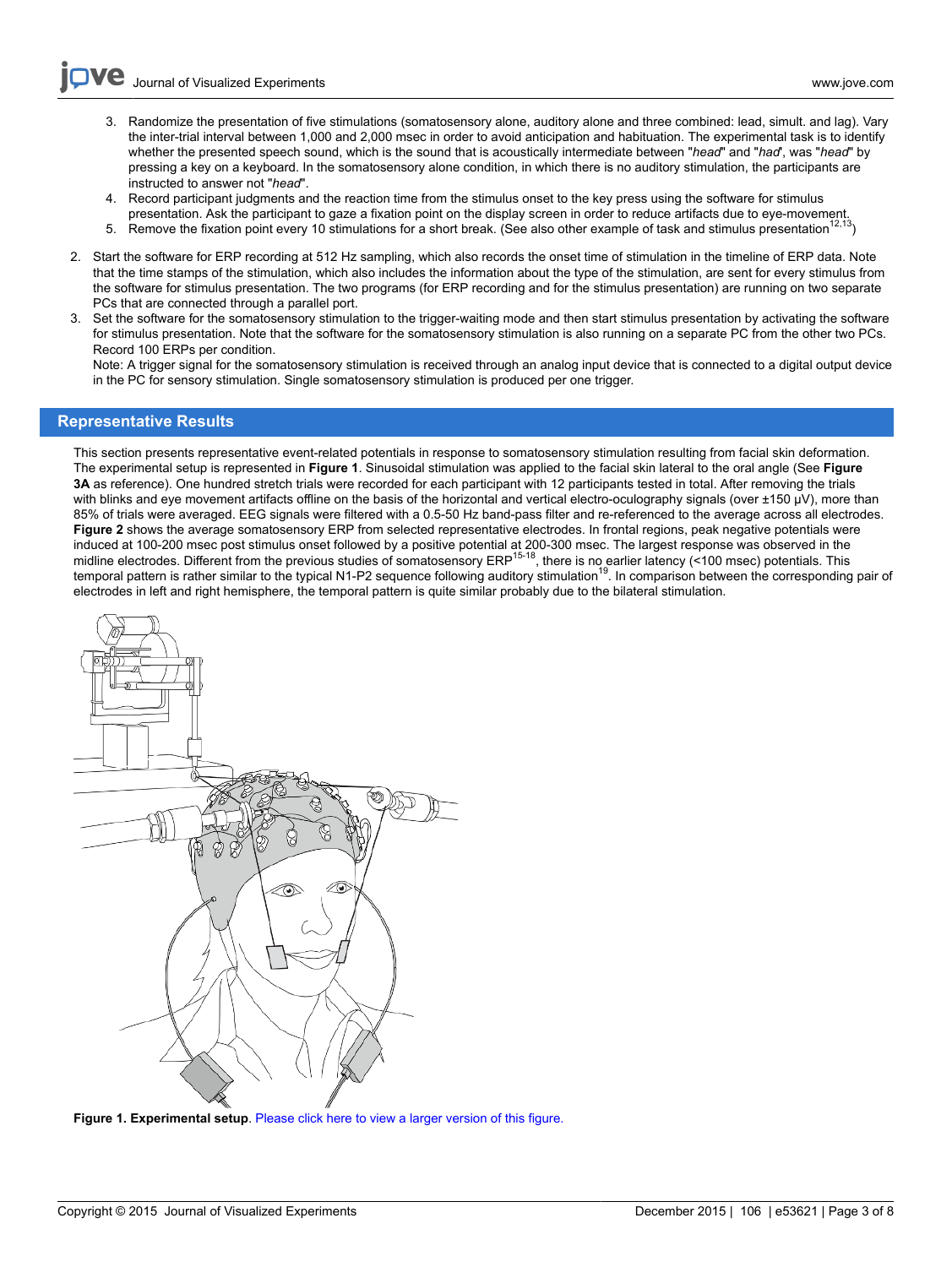

**Figure 2. Event related potentials in response to somatosensory stimulation produced by facial skin stretch.** The ERPs were obtained from representative electrodes. [Please click here to view a larger version of this figure.](https://www.jove.com/files/ftp_upload/53621/53621fig2large.jpg)

The first result shows how the timing of stimulation affects multisensory interaction during speech processing<sup>12</sup>. In this study, neural response interactions were found by comparing ERPs obtained using somatosensory-auditory stimulus pairs with the algebraic sum of ERPs to the unisensory stimuli presented separately. The pattern of auditory-somatosensory stimulations are represented in **Figure 3A**. **Figure 3B** shows the pattern of event-related potentials in response to somatosensory-auditory stimulus pairs (Red line). The black line represents the sum of individual unisensory auditory and somatosensory ERPs. The three panels correspond to the time lag between two stimulus onsets: 90 msec lead of the somatosensory onset (Left), simultaneous (Center) and 90 msec lag (Right). When somatosensory stimulation was presented 90 msec before the auditory onset, there is a difference between paired and summed responses (the left panel in **Figure 3B**). This interaction effect gradually decreases as a function of the time lag between the somatosensory and auditory inputs (see the change between the two dotted lines in **Figure 3B**). The results demonstrate that the somatosensory-auditory interaction is dynamically modified with the timing of stimulation.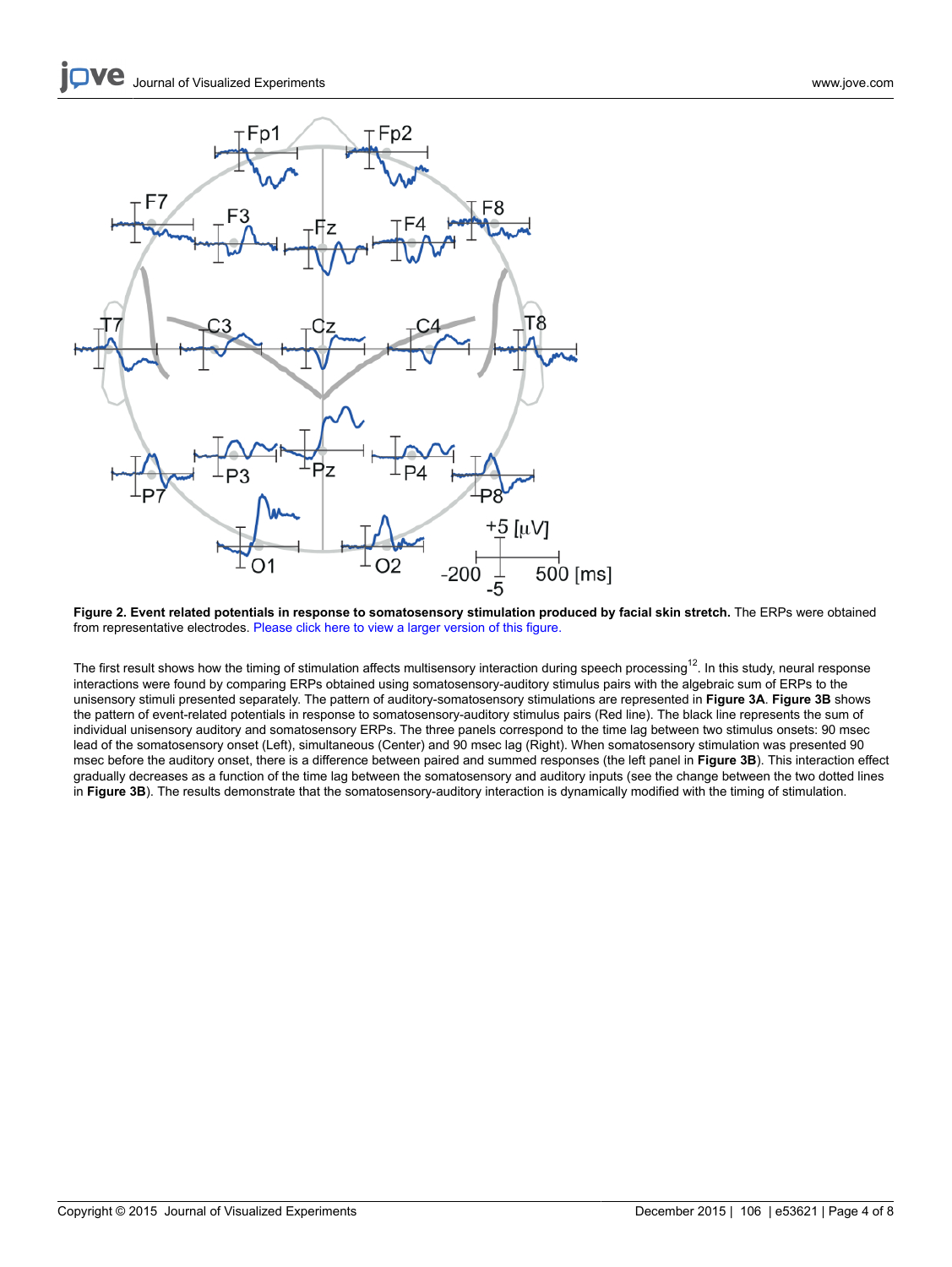#### ve Journal of Visualized [Experiments](http://www.jove.com) [www.jove.com](http://www.jove.com)



**Figure 3. Event-related potentials reflect a somatosensory-auditory interaction in the context of speech perception.** This Figure has been modified from Ito, et al.<sup>12</sup> (A) temporal pattern of somatosensory and auditory stimulations. (B) Event-related potentials for combined somatosensory and auditory stimulation in three timing conditions (lead, simultaneous, and lag) at electrode Pz. The red line represents recorded responses to paired ERPs. The dashed line represents the sum of somatosensory and auditory ERPs. The vertical dotted lines define an interval 160-220 msec after somatosensory onset in which differences between "pair" and "sum" responses are assessed. Arrows represent auditory onset. [Please click here to view a larger version of this figure.](https://www.jove.com/files/ftp_upload/53621/53621fig3large.jpg)

The next result demonstrates that the amplitude of the somatosensory ERP increases in response to listening to speech<sup>13</sup>. The pattern of somatosensory stimulation is the same as noted above. Figure 4 shows somatosensory ERPs, which are converted into scalp current density<sup>20</sup> in off-line analysis, at electrodes (FC3, FC5, C3) over the left sensorimotor area. Somatosensory event-related potentials were recorded while participants listen to speech in the presence of continuous background sounds. The study tested four background conditions: speech, nonspeech sounds, pink-noise and silent<sup>13</sup>. The results indicated the amplitude of somatosensory event-related potentials during listening to speech sounds was significantly greater than the other three conditions. There was no significant difference in amplitude for the other three conditions. **Figure 4B** shows normalized peak amplitudes in the different conditions. The result indicates that listening to speech sounds alters the somatosensory processing associated with facial skin deformation.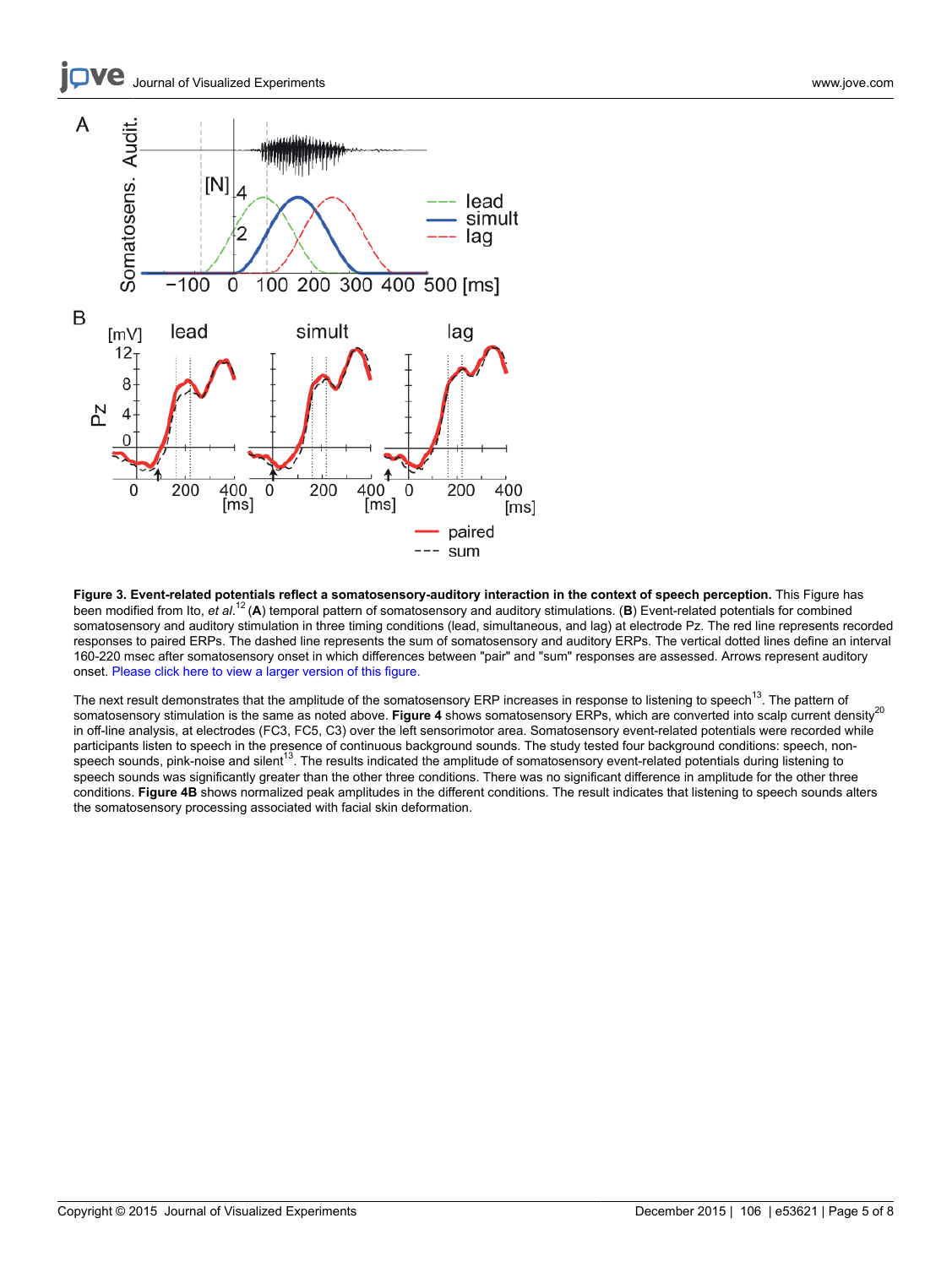



**Figure 4. Enhancement of somatosensory event-related potentials due to speech sounds.** The ERPs were recorded under four background sound conditions (Silent, Pink noise, Speech and Non-speech). This Figure has been modified from Ito, *et al.*<sup>13</sup> (**A**) Temporal pattern of somatosensory event-related potentials in the area above left motor and premotor cortex. Each color corresponds to a different background sound condition. The ERPs were converted to scalp current density<sup>20</sup>. (B) Differences in z-score magnitudes associated with the first peak of the somatosensory ERPs. Error bars are standard errors across participants. Each color corresponds to different background sound conditions, as in Panel A. [Please click here to view a larger version of this figure.](https://www.jove.com/files/ftp_upload/53621/53621fig4large.jpg)

## **Discussion**

The studies reported here provide evidence that precisely controlled somatosensory stimulation that is produced by facial skin deformation induces cortical ERPs. Cutaneous afferents are known as a rich source of kinesthetic information<sup>3,4</sup> in human limb movement<sup>5,6</sup> and speech movement<sup>7,8,21</sup>. Stretching the facial skin in a manner that reflects the actual movement direction during speaking induces a kinesthetic sense similar to the corresponding movement. The current method combining precisely controlled skin stretch and ERP recordings can be used to investigate the neural basis of orofacial function during a wide range of speech behaviors.

Using mechanical stimulation and simultaneous EEG recording, it is important to monitor the ongoing signals for artifact. In particular, since the strings used to stretch the skin are located close to the EEG electrodes and cables, there is the possibility of electrical and motion artifacts being induced in the EEG signals. This artifact is distinguishable because of relatively large amplitude and lower frequency compared with the electrophysiological response. Before recording, the stimulation setup including the string configuration needs to be checked carefully to identify and eliminate any mechanical artifacts due to the stimulation. Although artifacts can be removed by post signal processing, such as filtering or independent component analysis<sup>22</sup> similar to eye movement and blinking, cleaner signals are always more desirable.

The previous studies of somatosensory event-related potentials have mostly used brief somatosensory stimuli that were produced using<br>mechanical<sup>23</sup>, electrical<sup>18</sup> or laser nociceptive stimulation<sup>15</sup>. Somatosensory inputs with any particular articulatory motion in speech, and hence, they may not be suitable for investigating speech-related cortical processing. Möttönen, *et al.*<sup>17</sup> had failed to show a change of magnetoenchalographic somatosensory potentials using simple lip tapping during listening to speech sounds. In contrast, deformation of the facial skin provides kinesthetic input similar to that which occurs in conjunction with speech articulatory motion<sup>21</sup> and sensorimotor adaption<sup>7</sup>. These stimuli also interact with speech perceptual processing<sup>1,14</sup>. The somatosensory ERP from the current skin stretch perturbation is more suitable for the investigation of speech-related cortical processing than the other methods currently available for somatosensory stimulation. Several different characteristics were found between the current skin stretch stimulation and the previous methods. Further investigation including the source location is required.

Although deformation of the facial skin occurs to varying degrees during speech motion<sup>8</sup>, the skin lateral to the oral angle is densely innervated<br>with cutaneous mechanoreceptors<sup>10,24</sup> and may be predominantly responsibl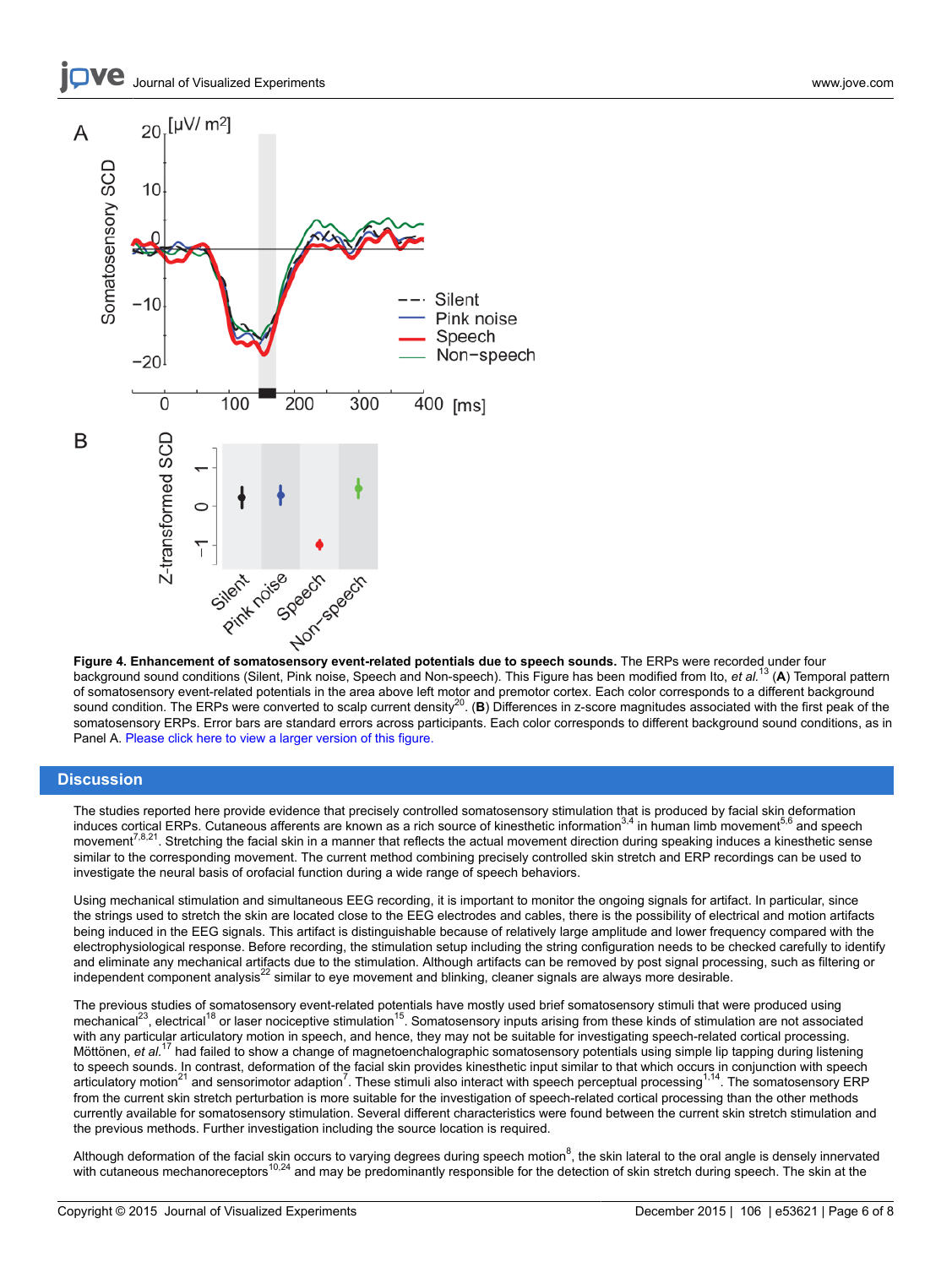corners of the mouth may be especially important for speech motor control and speech motor learning. The current approach is somewhat limited because the stretch of the skin can only be done in one direction and at one location per EEG session. Using a more complex skin deformation and evaluating multiple directions and/or multiple locations in one EEG session will provide further insight into the specific role of somatosensation in speech processing.

There are long-standing interests in speech communication studies concerning the nature of representations and processing in speech<br>production and perception<sup>25-27</sup>. The discovery of mirror neurons<sup>28,29</sup> reinforced the id The involvement of the motor system (or the motor and premotor cortex) has also been investigated<sup>30-35</sup> in the perception of speech sounds. Nevertheless, the link between speech production and perception is still poorly understood. Exploring possible somatosensory influences on speech perception can help us understand the neural bases of speech perception and production, and whether they overlap or link. The current technique for modulating somatosensory function has provided a new tool to investigate this important area of inquiry. The current technique has the additional advantage that it can be used in investigations of somatosensory function more generally and how it interacts with other sensory modalities in neural processing.

#### **Disclosures**

The authors have nothing to disclose.

#### **Acknowledgements**

This work was supported by National Institute on Deafness and Other Communication Disorders Grants R21DC013915 and R01DC012502, the Natural Sciences and Engineering Research Council of Canada and the European Research Council under the European Community's Seventh Framework Programme (FP7/2007-2013 Grant Agreement no. 339152).

## **References**

- 1. Ito, T., Tiede, M., Ostry, D. J. Somatosensory function in speech perception. *Proc Natl Acad Sci U S A.* **106**, 1245-1248 (2009).
- 2. Gick, B., Derrick, D. Aero-tactile integration in speech perception. *Nature.* **462**, 502-504 (2009).
- 3. McCloskey, D. I. Kinesthetic sensibility. *Physiol Rev.* **58**, 763-820 (1978).
- 4. Proske, U., Gandevia, S. C. The kinaesthetic senses. *J Physiol.* **587**, 4139-4146 (2009).
- 5. Collins, D. F., Prochazka, A. Movement illusions evoked by ensemble cutaneous input from the dorsum of the human hand. *J Physiol.* **496 (Pt 3)**, 857-871 (1996).
- 6. Edin, B. B., Johansson, N. Skin strain patterns provide kinaesthetic information to the human central nervous system. *J Physiol.* **487 (Pt 1)**, 243-251 (1995).
- 7. Ito, T., Ostry, D. J. Somatosensory contribution to motor learning due to facial skin deformation. *J Neurophysiol.* **104**, 1230-1238 (2010).
- 8. Connor, N. P., Abbs, J. H. Movement-related skin strain associated with goal-oriented lip actions. *Exp Brain Res.* **123**, 235-241 (1998).
- 9. Johansson, R. S., Trulsson, M., Olsson, K. Â., Abbs, J. H. Mechanoreceptive afferent activity in the infraorbital nerve in man during speech and chewing movements. *Exp Brain Res.* **72**, 209-214 (1988).
- 10. Nordin, M., Hagbarth, K.-E. Mechanoreceptive units in the human infra-orbital nerve. *Acta Physiol Scand.* **135**, 149-161 (1989).
- 11. Guideline thirteen: guidelines for standard electrode position nomenclature. American Electroencephalographic Society. *Journal of clinical neurophysiology : official publication of the American Electroencephalographic Society.* **11**, 111-113 (1994).
- 12. Ito, T., Gracco, V. L., Ostry, D. J. Temporal factors affecting somatosensory-auditory interactions in speech processing. *Frontiers in psychology.* **5**, 1198 (2014).
- 13. Ito, T., Johns, A. R., Ostry, D. J. Left lateralized enhancement of orofacial somatosensory processing due to speech sounds. *J Speech Lang Hear Res.* **56**, S1875-1881 (2013).
- 14. Ito, T., Ostry, D. J. Speech sounds alter facial skin sensation. *J Neurophysiol.* **107**, 442-447 (2012).
- 15. Kenton, B. *et al.* Peripheral fiber correlates to noxious thermal stimulation in humans. *Neuroscience letters.* **17**, 301-306 (1980).
- 16. Larson, C. R., Folkins, J. W., McClean, M. D., Muller, E. M. Sensitivity of the human perioral reflex to parameters of mechanical stretch. *Brain Res.* **146**, 159-164 (1978).
- 17. Möttönen, R. Järveläinen, J. Sams, M., Hari, R. Viewing speech modulates activity in the left SI mouth cortex. *Neuroimage.* **24**, 731-737 (2005).
- 18. Soustiel, J. F., Feinsod, M., Hafner, H. Short latency trigeminal evoked potentials: normative data and clinical correlations. *Electroencephalogr Clin Neurophysiol.* **80**, 119-125 (1991).
- 19. Martin, B. A., Tremblay, K. L., Korczak, P. Speech evoked potentials: from the laboratory to the clinic. *Ear and hearing.* **29**, 285-313 (2008).
- 20. Perrin, F., Bertrand, O., Pernier, J. Scalp current density mapping: value and estimation from potential data. *IEEE Trans Biomed Eng.* **34**, 283-288 (1987).
- 21. Ito, T., Gomi, H. Cutaneous mechanoreceptors contribute to the generation of a cortical reflex in speech. *Neuroreport.* **18**, 907-910 (2007).
- 22. Onton, J., Westerfield, M., Townsend, J., Makeig, S. Imaging human EEG dynamics using independent component analysis. *Neurosci Biobehav Rev.* **30**, 808-822 (2006).
- 23. Larsson, L. E., Prevec, T. S. Somato-sensory response to mechanical stimulation as recorded in the human EEG. *Electroencephalogr Clin Neurophysiol.* **28**, 162-172 (1970).
- 24. Johansson, R. S., Trulsson, M., Olsson, K. Â., Westberg, K.-G. Mechanoreceptor activity from the human face and oral mucosa. *Exp Brain Res.* **72**, 204-208 (1988).
- 25. Diehl, R. L., Lotto, A. J., Holt, L. L. Speech perception. *Annu Rev Psychol.* **55**, 149-179 (2004).
- 26. Liberman, A. M., Mattingly, I. G. The motor theory of speech perception revised. *Cognition.* **21**, 1-36 (1985).
- 27. Schwartz, J. L., Basirat, A., Menard, L., Sato, M. The Perception-for-Action-Control Theory (PACT): A perceptuo-motor theory of speech perception. *J Neurolinguist.* **25**, 336-354 (2012).